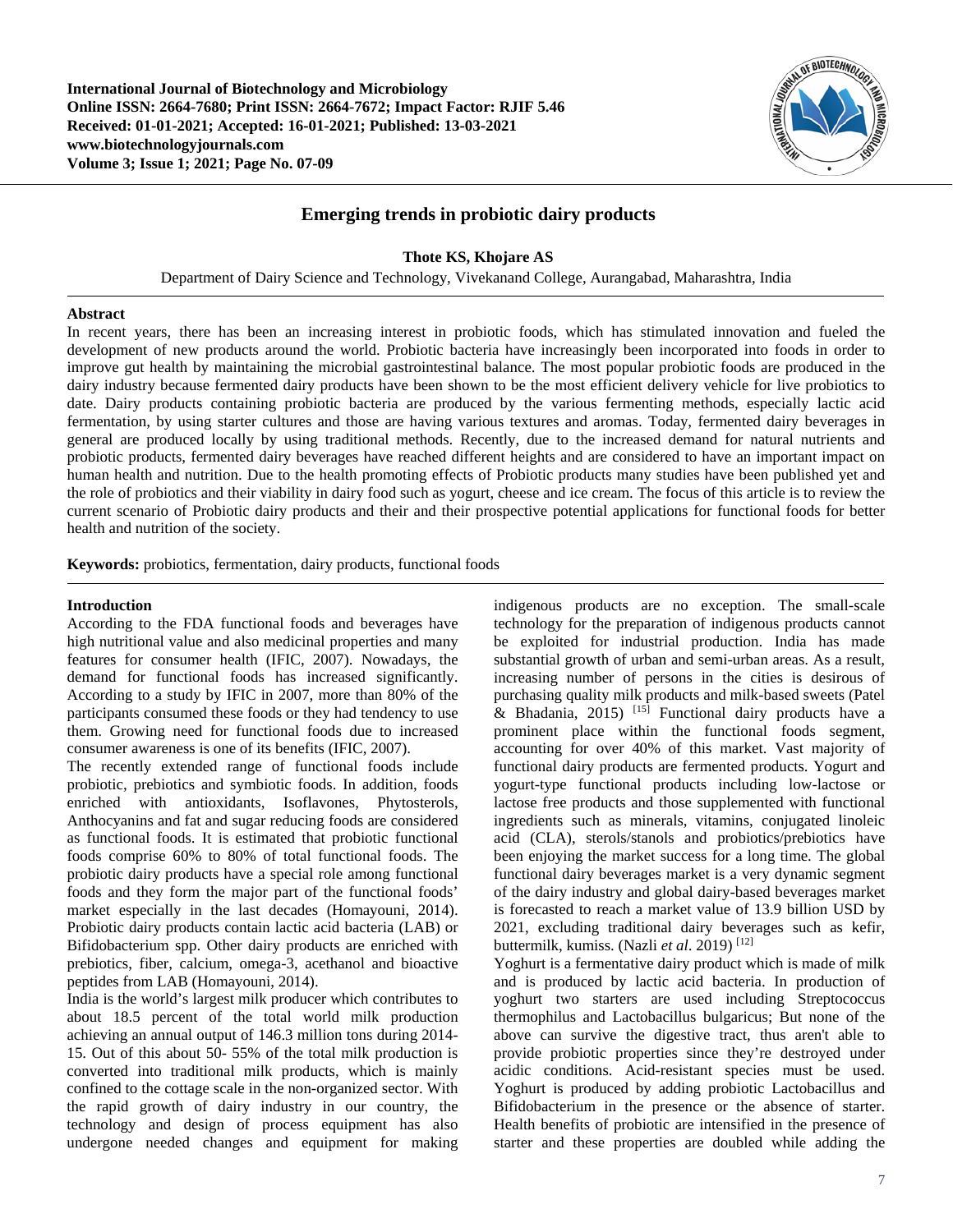probiotic bacteria. Many types of yoghurt with different probiotics have been produced around the world. Many studies have been done on the viability of probiotics during fermentation and storage. In a study, it was determined the best conditions which is affecting the parameter of temperature on survival of probiotics containing Lactobacillus acidophilus and Bifidobacterium lactis in the environment (Streptococcus thermophiles and Lactobacillus bulgaricus). Same authors examined the storage temperature for cooling as the third parameter, the best time for the viability of both bacteria is to evaluate the initial probiotic bacteria and the average time for yoghurt preservation. Probiotic yogurt in addition to their nutritional value, have an important role in fighting against the pathogens (Mahmaoudi *et al*. 2015) [13] . They investigated the survival of probiotics and other properties of probiotic yoghurt in the presence of different concentrations of mint extract with the count of 108 -109 cfu/ml. Lactobacillus casei as the probiotic agent and they showed that the amount of probiotic bacteria in combination with mint extract in probiotic yoghurt is higher than the minimal amount which is needed for observing the functional effects (Mahmoudi *et al*, 2014). Studies on different factors affecting the durability of probiotics resulted in the fact that this product can be presented as a functional probiotic product.

Acidophilus milk is produced from high heat treated milk (95 °C for 1 h or 125 °C for 15 min). High heat treatment leads to denaturation of milk serum proteins and release of peptides that are essential for the growth of Lb. acidophilus. After heat treatment, the milk is cooled to 37 °C and kept at this temperature for about 3–4 h to germinate all spores. Then milk is re-heated to kill vegetative microorganisms (Vedamuthu, 2006). Fermentation is achieved at 37 °C until pH 5.5 or 1% lactic acid (usually takes 18–20 h). Average inoculation rate of Lb. acidophilus is 2–5% but in some cases replacement of 25% of Lb. acidophilus by a mixture of yogurt culture is recommended. Enrichment of acidophilus milk with vitamins and minerals to improve functionality of the product is also possible. Various aroma and flavor compounds may be added to acidophilus milk to improve their overall sensory acceptability (Junaid *et al.*, 2013)<sup>[9]</sup>.

Acidophilus milk has a very distinctive tangy flavor and slightly thick texture. The shelf-life of acidophilus milk is rather short due to most strains of Lb. acidophilus can produce organic acids at low temperature. Goodarzi *et al*., (2017) [4] employed the cold-sensitive mutants of Lb. acidophilus in the manufacture of acidophilus milk to limit the metabolic activities of the strains during cold storage. The researchers used Rifampicin and Streptomycin resistant mutants of Lb. acidophilus which were subjected to ultraviolet (UV) mutagenesis. Rifampicin and Streptomycin resistant mutations influenced the thermo-stability of the key molecules of cell metabolism in the RNA polymerase and ribosome, respectively. Antibiotic-resistant mutants of Lb. acidophilus lost their ability to grow at low temperatures and naturally, their metabolic activities were limited under cold storage conditions. The viability of the mutated strains was twice as high as the non-mutated parent strain.

Whey is no longer a waste of cheese-making but a raw material for high value-added products including probiotic beverages. It contains many nutritional compounds such as soluble milk proteins, minerals and milk sugar, and offers a suitable food matrix for the growth and viability of probiotic microorganisms (Buriti *et al*, 2014; Castro *et al*., 2013; Pescuma *et al*, 2010)<sup>[2]</sup>. During the last decade, researches on whey based beverages have increased enormously, predominated by probiotic whey beverages and supplemented whey-based beverage formulations. Although probiotic yogurt provides better immune response indicators (neutrophils and lymphocytes), cytokines responses (TNF-α and IL-1β), improved exhaustive exercise caused immune depression mainly on monocytes and neutrophils, and various standard health parameters than probiotic whey-based beverages (Lollo *et al.*, 2013), supplementation of whey beverages with probiotics and prebiotics exert some health benefits such as reducing blood pressure (Fluegel et al., 2010)<sup>[3]</sup>.

Whey can be used in the production of probiotic beverages in various forms. It may be used directly or may be supplemented with dairy based powders (i.e. buttermilk powder, skimmilk powder, etc.) or added to beverage formulations at varying ratios. Skryplonek and Jasińska (2015) [14] developed a probiotic beverage formulation from fresh acid cheese whey supplemented with buttermilk powder (5%) or sweet whey powder (5%). Throughout storage period of 21 days, the counts of Lb. acidophilus La-5 and B. animalis Bb-12 were above 8 log cfu/mL. Formulation containing buttermilk powder received higher sensory scores than the sample supplemented with sweet whey powder.

### **Conclusions**

There is a remarkable increase in the demand for probiotic foods. It can be stated that the future is very promising for such entrepreneurs and researcher who can understand the emerging market demands and requirements; can convert it to a best advantage. This also brings large deviation in taste and preferences for the products. The increasing awareness regarding the health benefits of the probiotic food is the major reason for increasing demand for probiotics. Whey can be used in the production of probiotic beverages in various forms. There is ample scope for developing probiotic indigenous dairy products.

## **References**

- 1. Aneja RP, Mathur BN, Chandan RC, Banerjee AK. Technology of Indian milk products. P. R. Gupta (Ed.), Dairy India yearbook, 2002.
- 2. Buriti FCA, Freitas SC, Egito AS, dos Santos KMO. Effects of tropical fruit pulps and partially hydrolysed galactomannan from Caesalpinia pulcherrima seeds on the dietary fibre content, probiotic viability, texture and sensory features of goat dairy beverages. LWT-Food Science and Technology, 2014; 59:196–203. https://doi. org/10.1016/j.lwt.2014.04.022.
- 3. Fluegel SM, Shult TD, Powers JR, Clark S, Barbosa-Leiker C, Wright BR, *et al*. Whey beverages decrease blood pressure in prehypertensive and hypertensive young man and women. International Dairy Journal, 2010; 20(11), 753–760. https://doi.org/10.1016/j.idairyj.2010. 06.005
- 4. Goodarzi A, Hovhannisyan H, Grigoryan G, Barseghyan